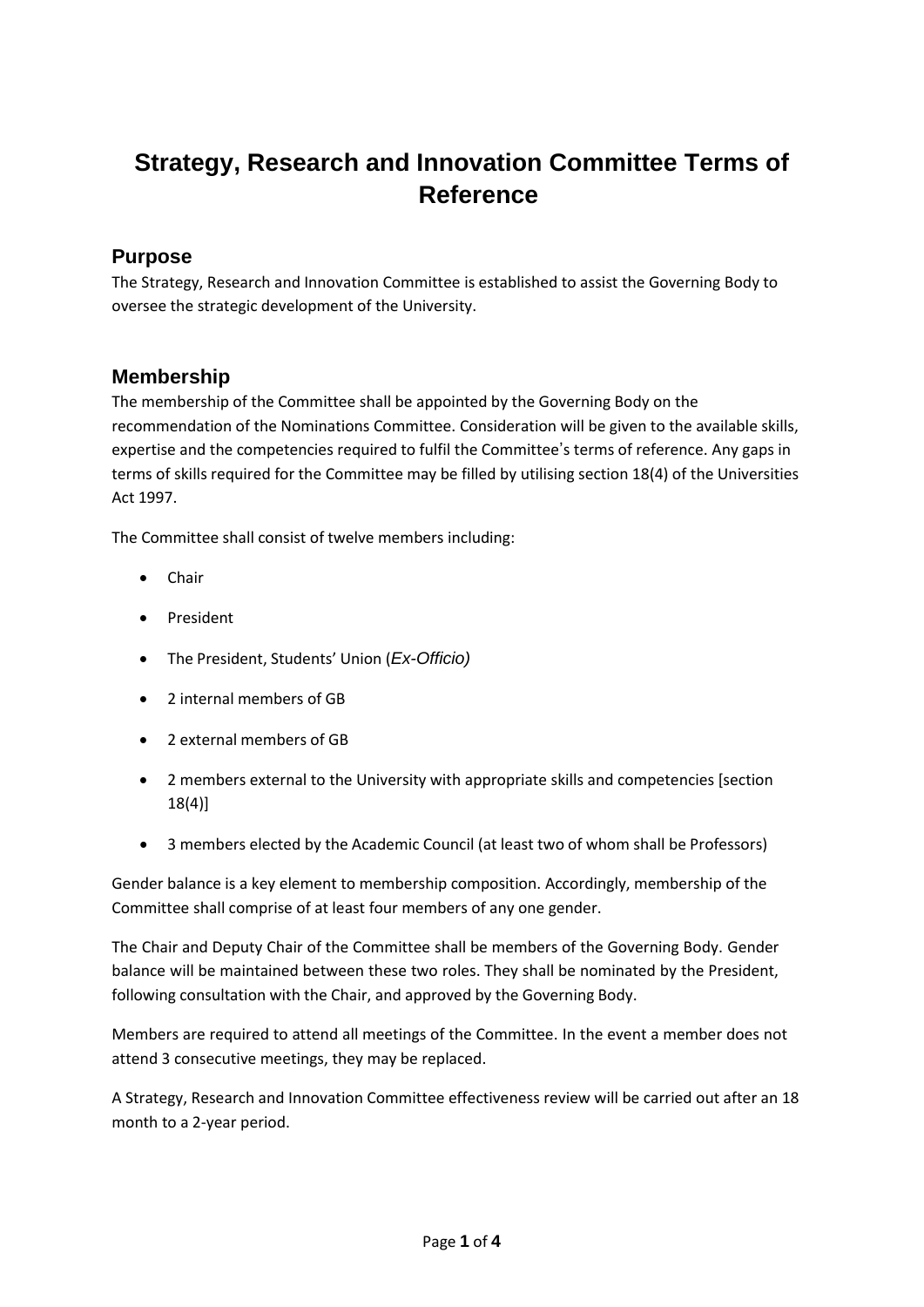# **Conflicts of Interest**

Committee members shall take personal responsibility to declare any potential conflict of interest in relation to any items on the agenda for Committee meetings.

Where a perceived conflict of interest arises, a Committee member shall bring this to the attention of the Secretary who will discuss with the Chairperson and appropriate arrangements to manage the potential conflict of interest will be agreed as per the University Conflict of Interest Policy.

## **Responsibilities**

The Strategy, Research and Innovation Committee will oversee on behalf of the Governing Body:

- the implementation of all pillars of the UCC 2022 Delivering a Connected University Strategic Pivot - as measured by the targets established by UMT and approved by GB;
- the interconnection between the Academic and the Research and Innovation plans to ensure they are aligned and keeping with the objectives of the UCC 2022 Delivering a Connected University - Strategic Pivot;
- oversee the development and ongoing support by the University of Research Centres/ Institutes;
- recommend any strategic document required by funding agencies to Governing Body for approval such as Tyndall National Institute's Strategic Plan;
- oversee the achievement of KPIs to support improvement in University Rankings;
- assess developments in the higher education environment, both nationally and internationally, and assess the potential impact on the University's strategic objectives;
- during a University Strategic Plan development cycle, ensure that any new Strategic Plan has appropriate performance measures to enable its implementation;
- report to Governing Body on the status of the Strategic Plan and make recommendations on measures to ensure delivery of the actions and attainment of strategic goals.

# **Authority**

The Committee is authorised by the Governing Body to:

- ensure processes are in place to develop and update the University's Strategic Plan and associated KPIs;
- ensure processes are in place to monitor and evaluate the performance and effectiveness of the institution against the University's Strategic Plan.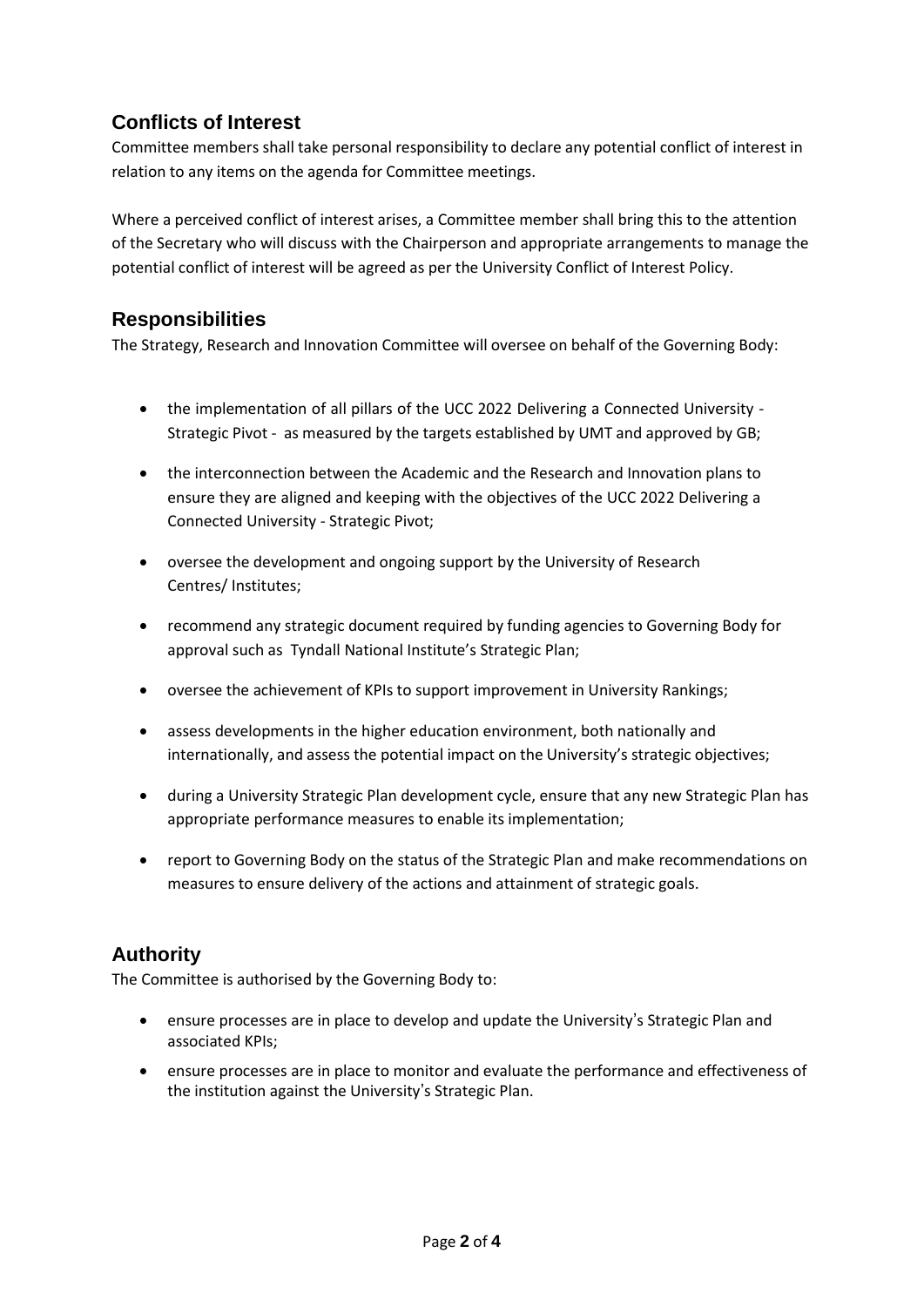The Committee may:

- co-opt expertise to provide specialist skills, knowledge and experience; and
- procure specialist ad-hoc advice at the reasonable expense of the University, subject to budgets agreed by the Governing Body.

#### **Meetings**

- the Strategy, Research and Innovation Committee shall meet six times a year, three weeks in advance of Governing Body meetings. The Chairperson of the Strategy Research and Innovation Committee may convene additional meetings, as they deem necessary;
- a minimum of seven members of the Strategy, Research and Innovation Committee will be present for the meeting to be deemed quorate. A duly convened meeting of the Committee at which a quorum is present shall be competent to exercise all or any of the authorities, powers and discretions vested in or exercisable by the Committee;
- The following should attend Committee meetings as required:
	- Vice-President for External Relations
	- Vice-President for Research & Innovation
- the Strategy, Research and Innovation Committee may ask any other officials or staff of the University to attend to assist it with its discussions on any particular matter;
- the Strategy, Research and Innovation Committee may ask any or all of those who normally attend but who are not members to withdraw to facilitate open and frank discussion of particular matters;
- private sessions, meeting time without executives present, should be included on the Committee's work programme to be a standing item at the start or the end of the agenda of two meetings per annum;
- the Governing Body may ask the Strategy, Research and Innovation Committee to convene further meetings to discuss particular issues on which they seek the Committee's advice; and
- administrative support to the Committee shall be provided by the Office of Corporate and Legal Affairs.

### **Information Requirements**

On a regular basis, the Strategy Research and Innovation Committee will be provided with all documentation necessary for:

- University Strategic Plan and related Subsidiary Action Plans;
- performance measurements for Strategic Plan and Action Plans;